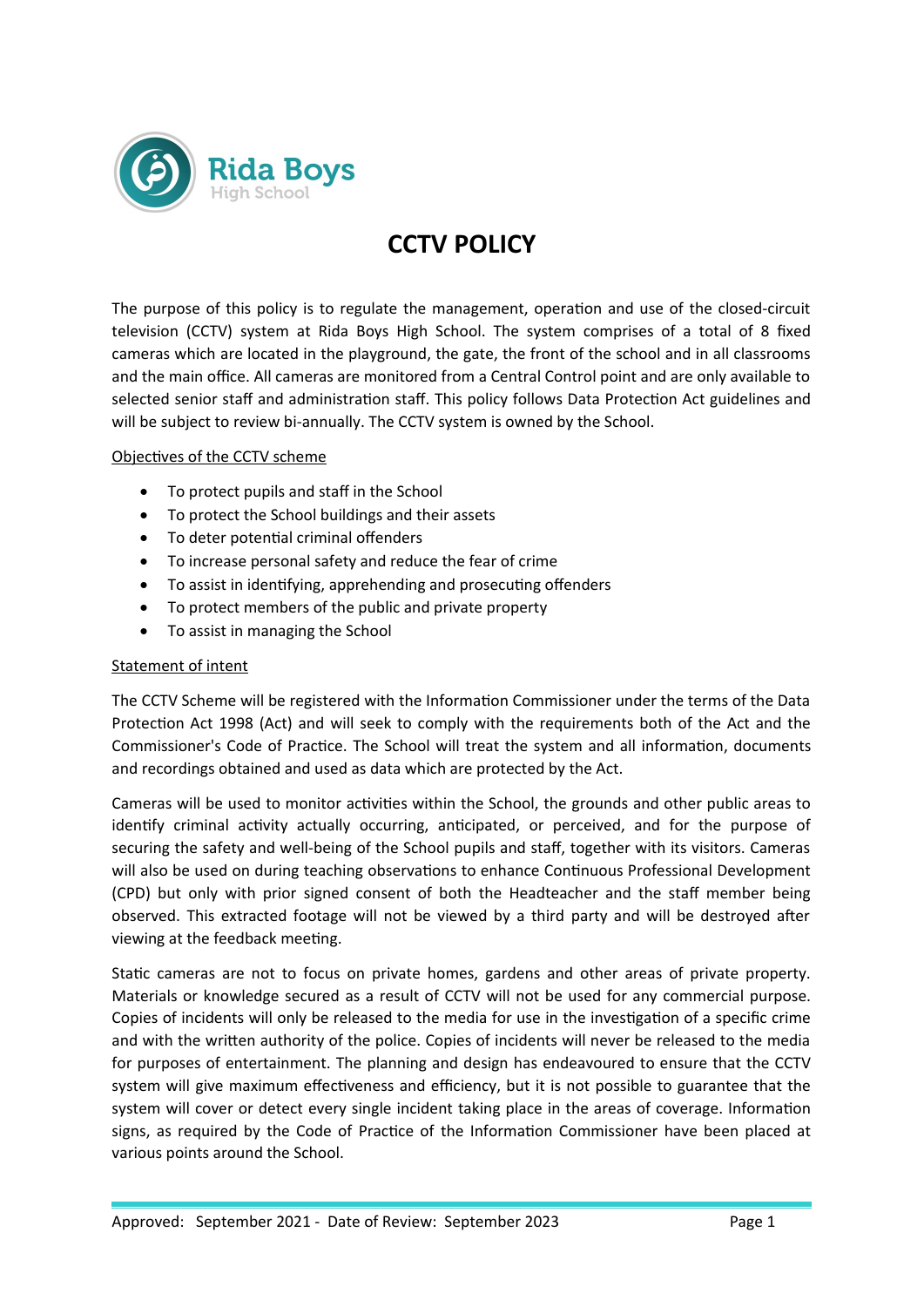## Operation and maintenance of the system

The CCTV system will be administered and managed by the Headteacher. The Control Points will only be staffed by persons nominated by the Headteacher. The CCTV system will be operated 24 hours each day, every day of the year. Cameras are NOT located in any discrete areas such as toilets and changing rooms.

## Control Points

The Headteacher, or a member of the Senior Management Team will check and confirm the efficiency of the system daily and check that the equipment is properly recording and that cameras are functional.

Access to the CCTV Controls will be strictly limited to nominated staff being Executive Headteacher Hafsa Patel and Head Teacher, Zubair Patel and Governing Body Member, Yasir Patel.

## Monitoring procedures

Camera surveillance can be maintained at all times. There are two monitor points, one in the Admin Office and the other in the Headteacher's office. When reviewing any incidents, no one other than personnel authorised by the Headteacher should be present when reviewing any CCTV footage.

#### Recording procedures

Any recording required for evidential purposes must be sealed, witnessed, signed by the Head or nominated GB member, dated and stored in a separate, secure, evidence bag. No one other than authorised personnel should be present when a recording is made, or when an incident is viewed. Recordings may be viewed by the Police for the prevention and detection of crime at their request. A record will be maintained of the release of recordings to the Police or other authorised applicants. Requests by the Police can only be actioned under section 29 of the Data Protection Act 1998. Should a recording be required as evidence, a copy may be released to the Police under the procedures described in paragraph. Recordings will only be released to the Police on the clear understanding that it remains the property of the School, and both the recording and information contained on it are to be treated in accordance with this policy. The School also retains the right to refuse permission for the Police to pass to any other person the tape or any part of the information contained thereon. On occasions when a Court requires the release of an original recording, this will be provided by the School.

The Police may require the School to make and retain recordings for possible use as evidence in the future. Such recordings will be securely stored until they are needed by the Police.

Applications received from outside bodies (e.g. solicitors) to view or release recordings will be referred to the Headteacher and nominated GB member. In these circumstances' recordings will normally be released where satisfactory documentary evidence is produced showing that they are required for legal proceedings, a subject access request, or in response to a Court Order.

Training will be given to those individuals that have been chosen by the Headteacher to monitor and or replay incidents.

Recordings will be kept for a period of 30 days and then will be deleted from the system.